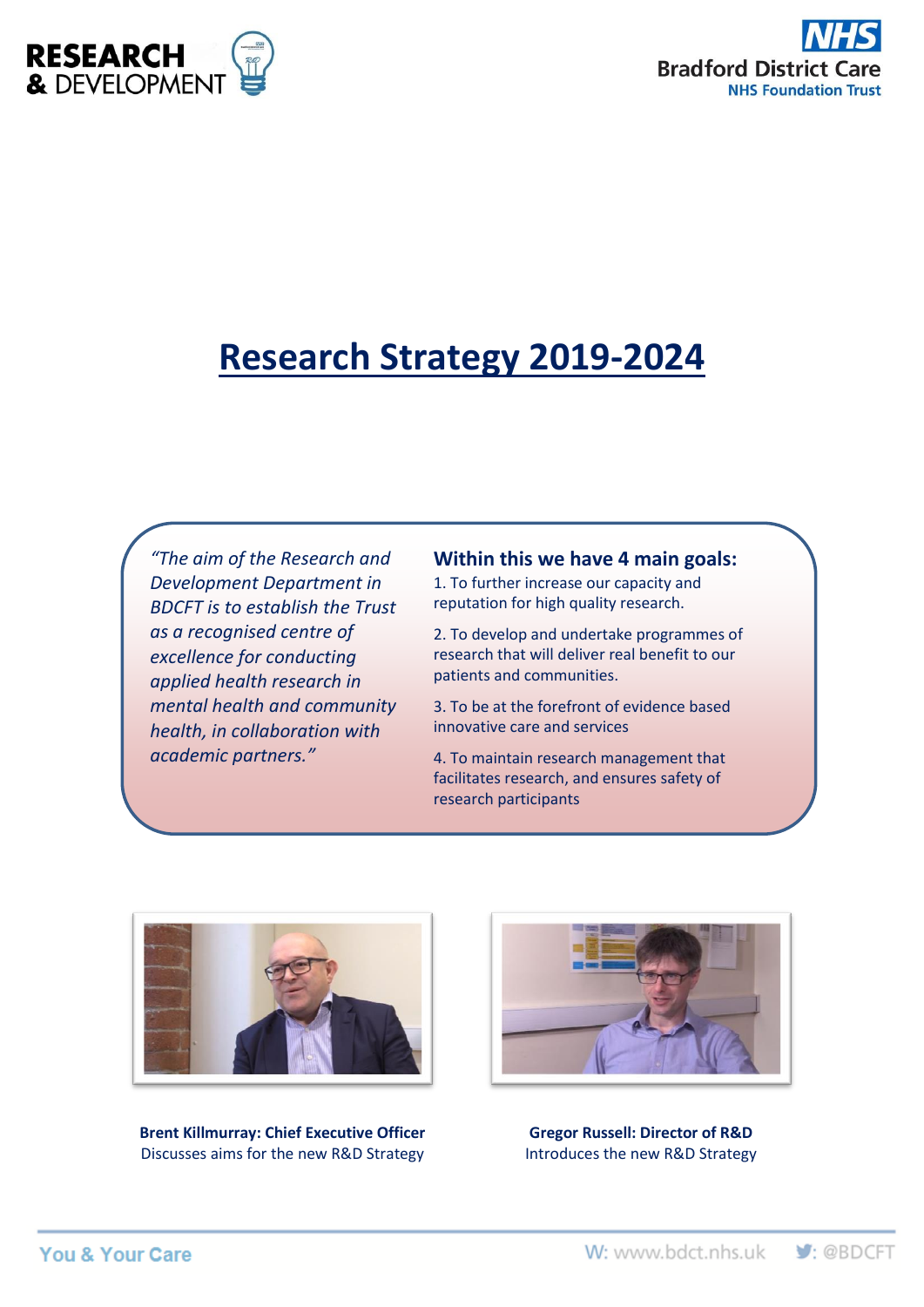



# **Goals 1 and 2:**

1. To further increase our capacity and reputation for high quality research.

2. To develop and undertake programmes of research that will deliver real benefit to our patients and communities.



**Gregor Russell: Director of R&D** Discussing R&D priorities and Service User Benefits



**Anilkumar Pillai: Consultant** Discussing the benefits of being a Principal Investigator

### **How will this be achieved?**

• Expand collaboration with research partners in academia, NHS and industry that focus on our areas of interest

• To become the preferred NHS partner for collaborating universities developing new programmes of work, and bidding for research funding

• The development of strategic partnerships with other NHS organisations to facilitate the adoption of cross-organisational research activity, following the patient care pathways, for the benefit of all organisations involved, and the region

• Increase number and diversity of staff contributing to research

• Support a range of multidisciplinary, professional staff to become Principal Investigators

Dementia and older people's mental health Mental and physical comorbidity **Adult Autism** Care-home based research Culture and Ethnicity would be a crosscutting theme across the above priority areas.





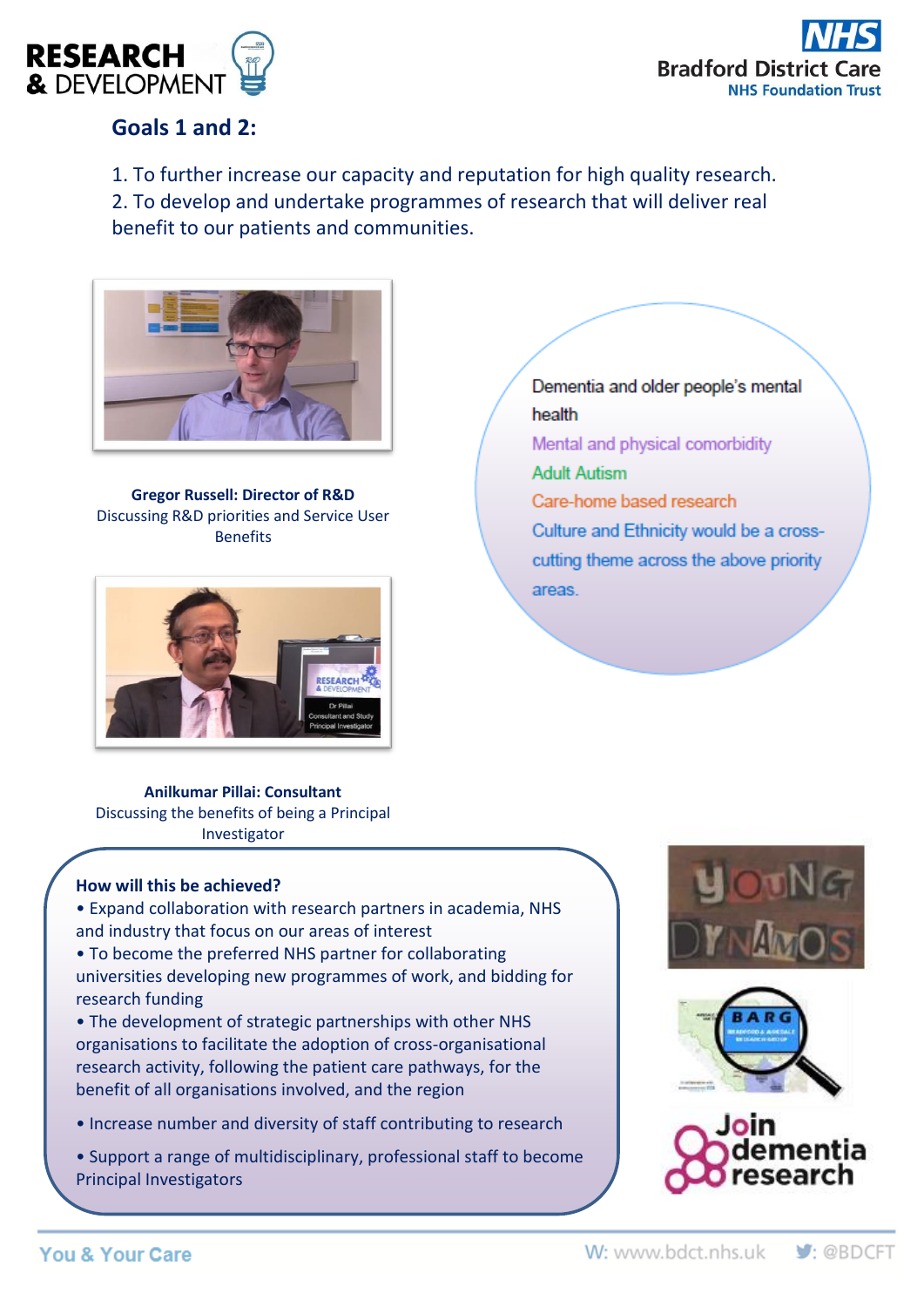





**Example of BDCFT research** Service Users experience of MADE Study



**Example of BDCFT research** Service Users experience of Stepwise Project

#### **How will we recognise our progress?**

- Continued meeting and exceeding local research network targets
- Expansion in the number of, and recruitment to projects undertaken in the Trust, especially those fitting the criteria of our areas of interest
- Increased collaborative working on projects with other organisations
- The selection of the Trust as lead organisation for collaborative projects and/or programmes of work
- Establishment of effective systems to support collaborative works with regard to o governance,
	- o financial management and
	- o project management as required
- Improved patient care resulting from the findings of, and participation in, research activity

*"For the last 25 years I have been lost in darkness often pitch black I haven't lived I have just existed. When I was given the chance of being in the research trial it gave me hope. If the study can help me or someone in the future it is wonderful. Just to have done the study makes me feel useful and helpful instead of useless and pathetic, I pray by taking part in research studies such as this one I may start to learn how to live and love again before it is too late –thanks for helping me."*

*L.S. (Participant in ADD Trial)*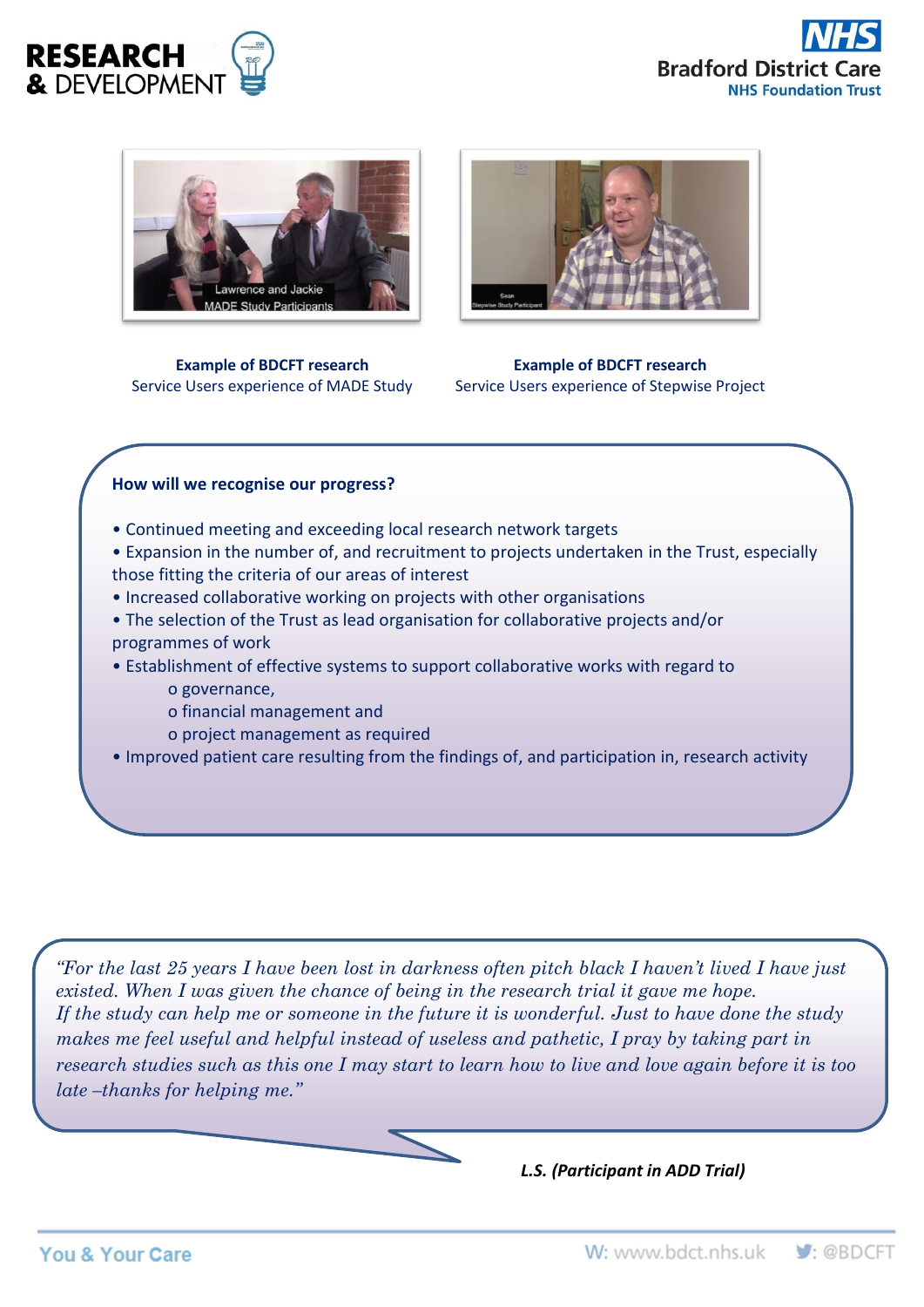



**Goal 3:** 

## **To be at the forefront of evidence based innovative care and services**



**Gregor Russell: Director of R&D** Developing a culture of Evidence Based Practice



**Lucy Vinter: Student Nurse** Contributing to teaching programmes

#### **How will we achieve this?**

- Further develop a culture of Evidence Based Practice, and the application of research skills within the Trust workforce
- Support Trust based innovations to support this cultural change
- Encourage trainees form all staff groups to develop an understanding of the impact of research on practice

• Develop effective ways of disseminating the outcomes of research and Evidence Based Practice (EBP) projects within the Trust, in collaboration with colleagues where possible

• Furthering our inclusion of service user, patient and carer populations in the Trust's research work, eg. Support for research ambassadors, OK to Ask etc.

#### **How will we recognise our progress?**

- Continued success of the Translating Research Into Practice Session (TRIPS) programme
- Numbers of staff involved in research and EBP activity/training etc
- Contributions to trainee's teaching programmes eg. University of Bradford Nursing Students
- Clinical staff coming on placement to R&D Department
- Increase in awareness of Research/EBP projects' dissemination via events, publications etc
- Examples of the use of evidence/research in service development
- Embedding of research/EBP activity in staff appraisals and reviews
- Strong evidence of effective PPI activity





**NHS** National Institute for **Health Research** 

Clinical Research Network<br>Yarkshire and Humber

**RIPS** 

TRANSLATING RESEARCH INTO PRACTICE